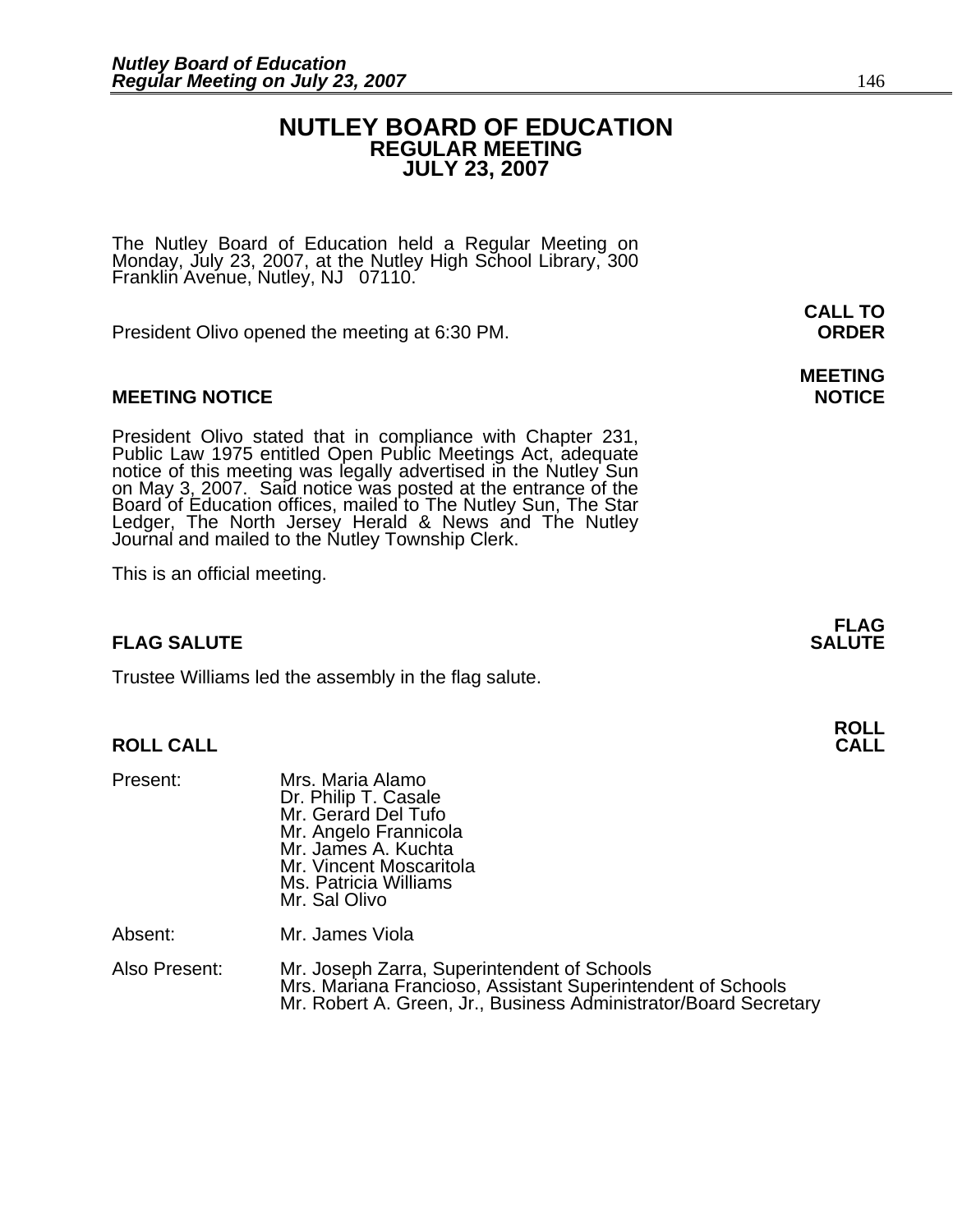Curriculum Presentations

Mr. Zarra outlined the Agenda for the evening.

Trustee Alamo suggested that Academic Presentations be given to the Academic Committee instead of the full Board. Trustee Moscaritola and President Olivo felt the same.

Trustee Moscaritola stated he also feels the same be true when interviewing personnel.

Mr. O'Dell provided a brief presentation on the new  $3<sup>rd</sup>$  and  $4<sup>th</sup>$ grade social studies curriculum.

Time was allowed for comments and questions from the Board.

Mr. Cundari then provided a brief presentation of the future of the music program in the District.

Time was allowed for comments and questions from the Board.

#### **MOTION TO ADJOURN TO EXECUTIVE SESSION**

At 7:04 PM Trustee Kuchta moved and Trustee Casale seconded the following resolution:

WHEREAS, the Board of Education will be discussing matters exempt from public discussion pursuant to N.J.S.A. 10:4-12,

NOW, THEREFORE, BE IT RESOLVED that the Board of Education recess to closed executive session at this time in the conference room to discuss:

-Interview of Special Education Director

-Update of Pending Claims of the Middle School

Construction Project

-Negotiations of Land Lease for Middle School Parking

BE IT FURTHER RESOLVED that the results of the discussions will be made public by inclusion on the agenda of a subsequent meeting of the Board of Education or when the reasons for discussing such matters in closed session no longer exist.

The motion was unanimously approved by voice vote.

Reconvened open meeting at 8:00 PM **RECONVENE OPEN MEETING** 

## **EXECUTIVE**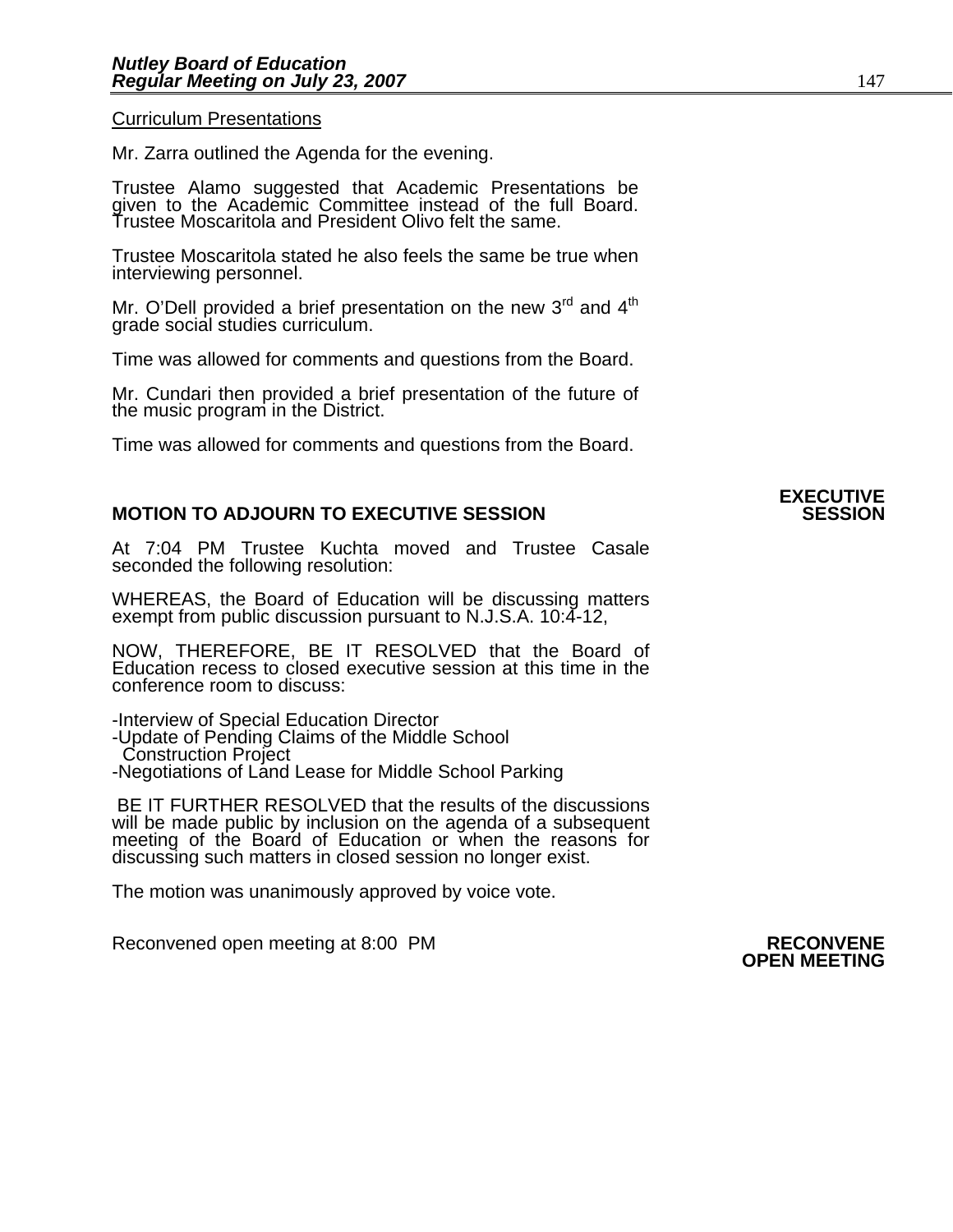## **APPROVAL OF MINUTES APPROVE**

BE IT RESOLVED that the Board of Education approves the following minutes:

 June 18, 2007 - Regular Meeting June 18, 2007 – Closed Executive Session June 11, 2007 – Closed Executive Session

> Trustee Kutcha moved, Trustee Alamo seconded, and the Board unanimously approved by voice vote a motion to approve the minutes as listed.

#### **RECOGNITION OF AWARDS**

Special awards were given to students for their athletic achievements, Schedule A, which is appended to the minutes of this meeting.

#### **RECESS MEETING RECESS**

At 8:40 PM upon the suggestion of President Olivo, Trustee Casale moved, Trustee Alamo seconded, and the Board unanimously approved by voice vote a motion to recess while the athletes exited the room.

#### **RECONVENE MEETING RECONVENE**

At 8:45 PM Trustee Del Tufo moved, Trustee Williams seconded, and the Board unanimously approved by voice vote a motion to reconvene the open public meeting.

#### **CORRESPONDENCE CORRESPONDENCE**

None

#### **SUPERINTENDENT'S REPORT SUPT'S REPORT A**

Superintendent Zarra presented the Superintendent's Report dated July 23, 2007, Schedule A, which is appended to the minutes of this meeting, and briefly summarized its contents.

#### **RECOGNITION OF A AWARDS**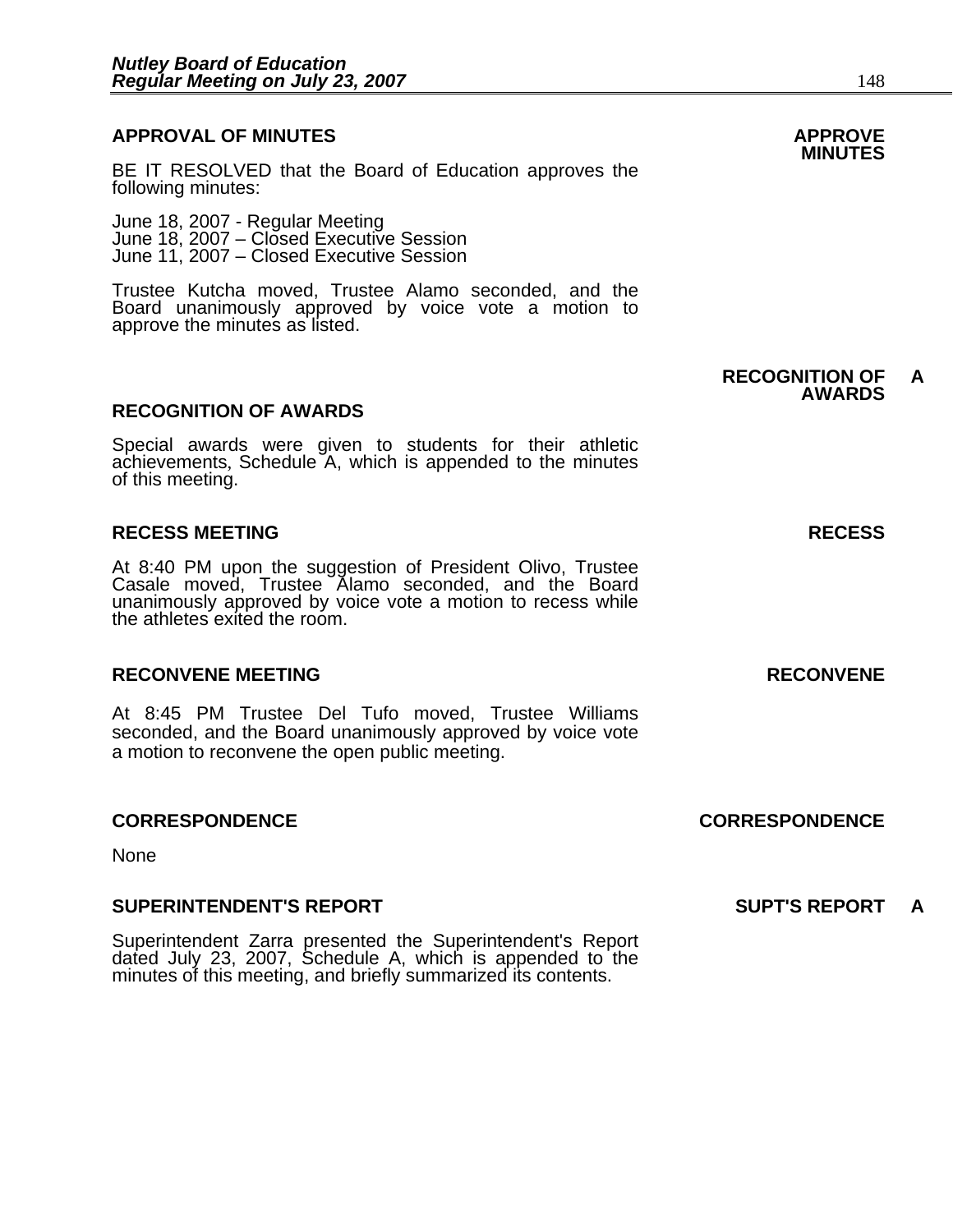#### **BOARD SECRETARY'S REPORT**

Board Secretary Green presented the Board Secretary's Report dated July 23, 2007, which is attached and summarized its contents.

President Olivo requested a list of the instruments purchased and which school where they were allocated to.

#### **COMMITTEE REPORTS REPORTS**

CVM Presentation – Facilities Report

A presentation by CVM Engineers was provided during the Facilities Report. A Power Point Presentation with the history<br>of the Washington Elementary School.

Time was allowed for comments and questions from the Board and Public.

A member of the public asked for the safety netting to be examined for safety issues.

Trustee Moscaritola echoed the same and asked for a safety review of the building.

Trustee Frannicola asked for a schedule of the project with a copy to the full Board.

Trustee Alamo - Academic Committee

Trustee Williams - Policy Committee

Time was allowed for comments and questions from the Board after each committee report.

## **HEARING OF CITIZENS (Resolutions Only) HEARING OF CITIZENS**

Resident Terry Quirk, representative for the Nutley Parent Advocacy Network, addressed the Board and asked why Superintendent's Resolution 17 – Reappointment – Business<br>Administrator/Board Secretary – Mr. Robert Green was on the<br>agenda again, and if there was ever such a large increase for<br>any other employee.

Resident Neil Henning inquired about the Special Education Director and the recommended salary and why he wishes to work in Nutley.

Resident Mike Ricionne inquired on the salary of the Business Administrator.

### **BOARD SECRETARY'S**

## **COMMITTEE**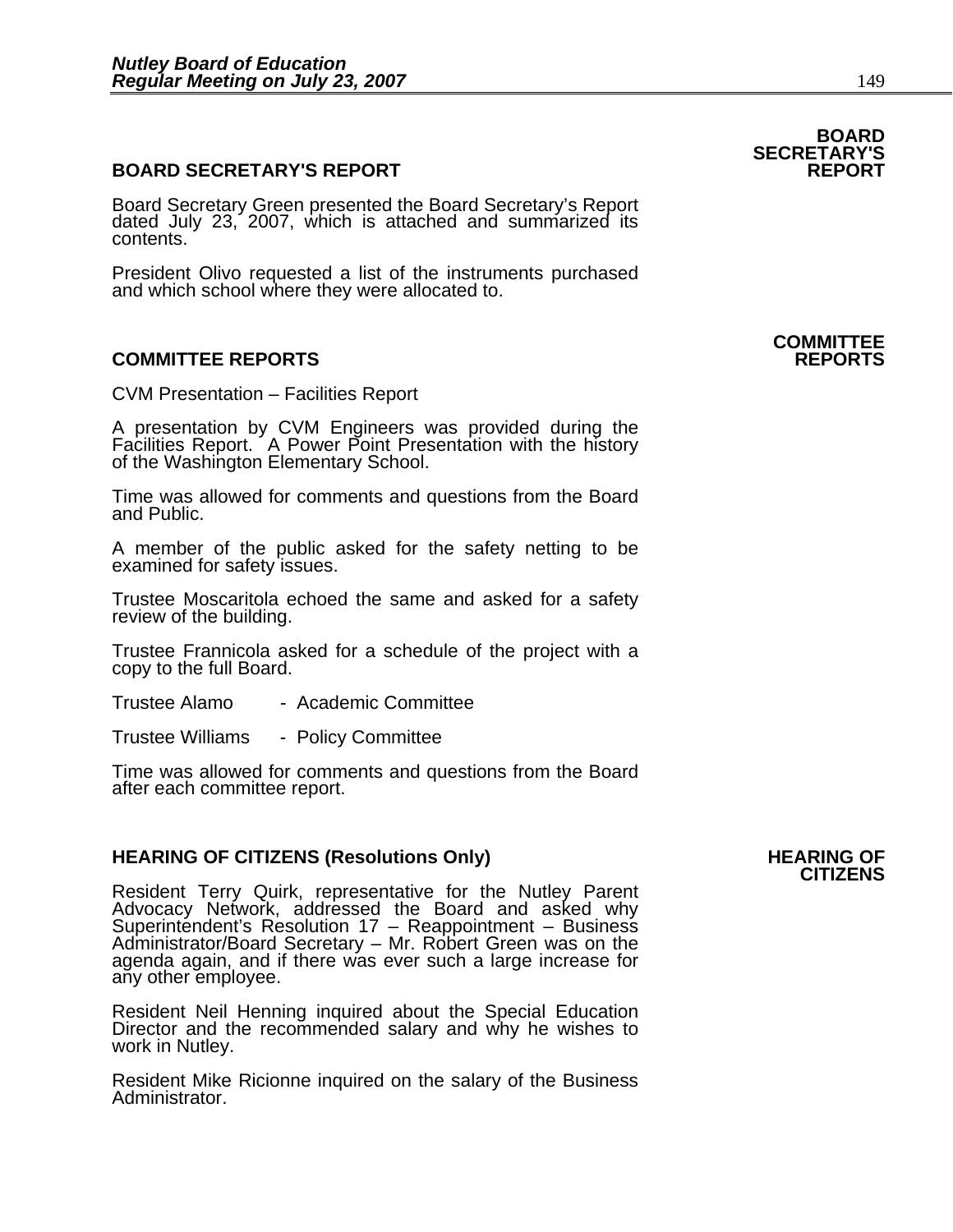### **SUPERINTENDENT'S RESOLUTIONS EXAMPLE ASSESSED ASSESSED ASSESSED ASSESSED ASSESSED ASSESSED ASSESSED ASSESSED ASSESSED ASSESSED ASSESSED ASSESSED ASSESSED ASSESSED ASSESSED ASSESSED ASSESSED ASSESSED ASSESSED ASSESSED AS**

A request was made by Trustee Casale to separate Superintendent's Resolution 17 – Reappointment – Business<br>Administrator/Board Secretary – Mr. Robert Green.

A motion by Trustee Casale, seconded by Trustee Moscaritola, to table Resolution 17 – Reappointment –<br>Business Administrator/Board Secretary – Mr. Robert Green<br>was declined with Trustees Alamo, Del Tufo, Kuchta, Williams and President Olivo voting "No" and Trustees Casale, Frannicola and Moscaritola voting "Yes".

Trustee Del Tufo moved, Trustee Kuchta seconded, a motion that the Board approves the Superintendent's Resolutions numbers 1 through 16 and 18 through 25 as listed below.

Resolutions 1 through 16 and 18 through 22 were approved by roll call vote with the following exception:

Trustee Frannicola abstained on Resolution 1 – Amending<br>Appointment – Reappointments – Administrative and Supervisory Personnel. A contract for 10 month employees to 12 month employees.

1. **AMENDING APPOINTMENT – Reappointments - Administrative and Supervisory Personnel**

BE IT RESOLVED that the Board of Education approves the amending of the resolution Administrative and Supervisory Personnel (Schedule G), approved at the May 21, 2007 Board Meeting to reflect the following changes from 10-

Michael Fetherman to 12-month Vice Principal, \$104,182. Joseph Piro to 12-month Athletic Director, \$96,039.

#### 2. **AMENDING APPOINTMENT – Reappointments-Non-Tenured Teachers**

BE IT RESOLVED that the Board of Education approves the amending of the resolution Reappointments – Non-Tenured Teachers (Schedule E), approved at the May 21, 2007 Board Meeting to reflect a change in the part-time status and salary for Mrs. Kimberly Rusert to full-time, \$58,000.

#### **AMEND APPOINTMENT**

# **RESOLUTION**

**AMEND APPOINTMENT**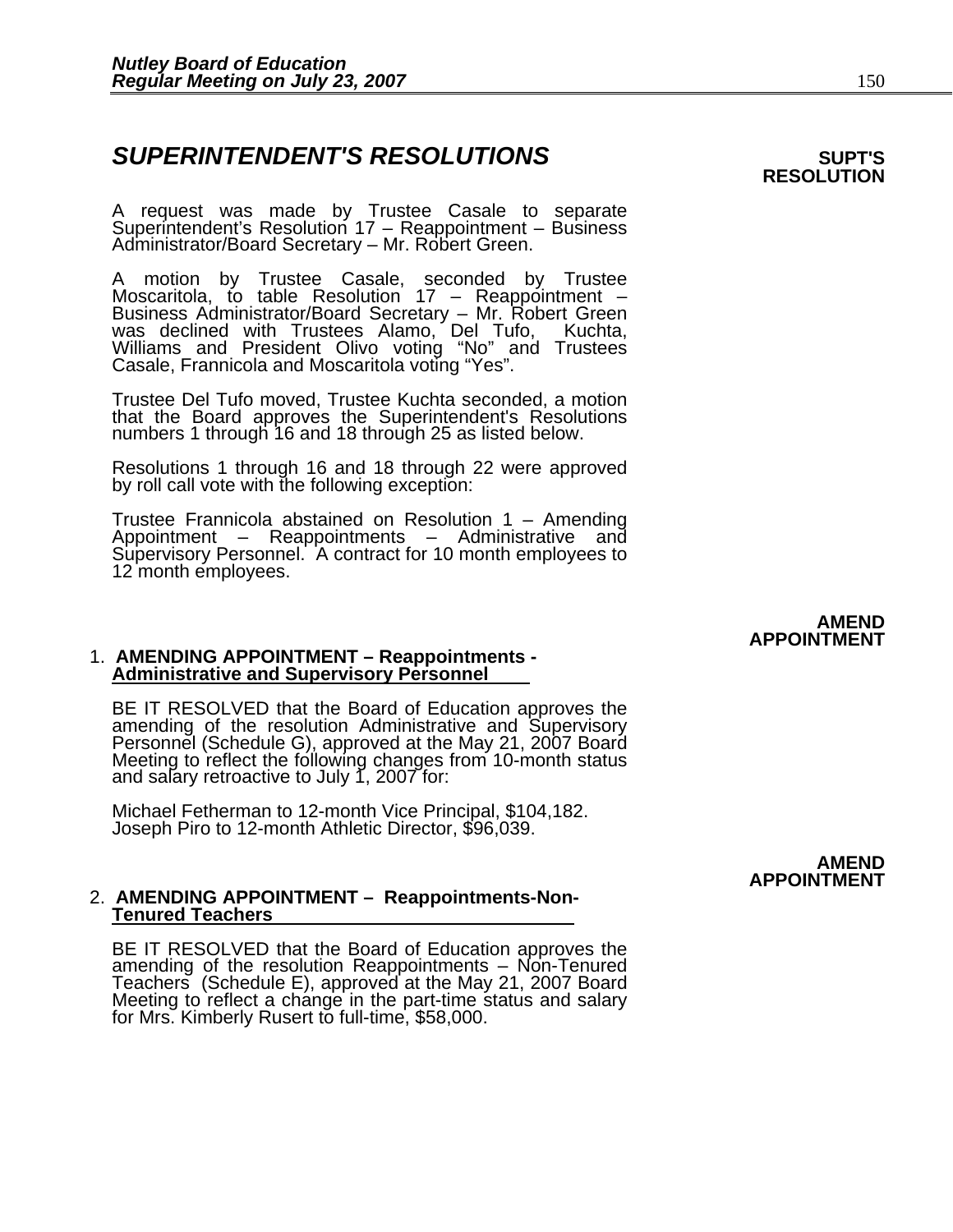#### 3. **RESIGNATION – Teacher**

BE IT RESOLVED that the Board of Education approves the<br>acceptance of the resignation of Mr. Luke Cardinale, special<br>education teacher, effective July 3, 2007. **RESIGNATION** 

#### 4. **RESIGNATION – Athletics**

BE IT RESOLVED that the Board of Education approves the acceptance of the resignation of Linnette Cummings, Athletic Trainer, effective July 16, 2007.

#### 5. **RESIGNATIONS – Athletics**

BE IT RESOLVED that the Board of Education approves the acceptance of the resignations of the following coaches.

| Jill Divilio   | -Assistant Crew Coach   |                |
|----------------|-------------------------|----------------|
| Donald Manfria | -Head Boys Soccer Coach |                |
|                |                         | <b>APPOINT</b> |

#### 6. **APPOINTMENTS – Professional Staff**

BE IT RESOLVED that the Board of Education approves the appointment of the personnel listed below for the 2007-08 school year, effective September 1, 2007 in accordance with the 2007-08 Teachers' Salary Guide.

| Name                                                                                                                                                | Degree                                                                               | <b>Step</b>                   | Salary                                                                               |
|-----------------------------------------------------------------------------------------------------------------------------------------------------|--------------------------------------------------------------------------------------|-------------------------------|--------------------------------------------------------------------------------------|
| Michelle DeLitta<br>Kimberly DiVincenzo<br>April Hauer<br>Alicia Lombard<br>Jenny Lombardo<br><b>Christina Petti</b><br>Lauren Rush<br>Geralyn Ryan | B.A.<br>B.A.<br>$M.A.+30$<br>B.A.<br><b>B.A.</b><br><b>B.A.</b><br>B.A.<br>$M.A.+30$ | 13<br>11<br>6<br>6<br>9<br>11 | 58,000<br>50,400<br>49,900*<br>43,000<br>43,000<br>44,400<br>46,900<br>27,950(p/t.5) |

\*Autistic Program

#### **APPOINT GIFTED & TALENTED COORDINATOR**

#### 7. **APPOINTMENT – Gifted & Talented Coordinator**

BE IT RESOLVED that the Board of Education approves the appointment of Mrs. Marcia Napolitano as Gifted and Talented Coordinator for the 2007-08 school year, effective September

1, 2007 at the annual salary of \$99,619, M.A. Step 8, in accordance with the 2007-08 Administrators' Salary Guide.

**ATHLETICS** 

**RESIGNATION TEACHER** 

**RESIGNATIONS ATHLETICS** 

**PROF STAFF**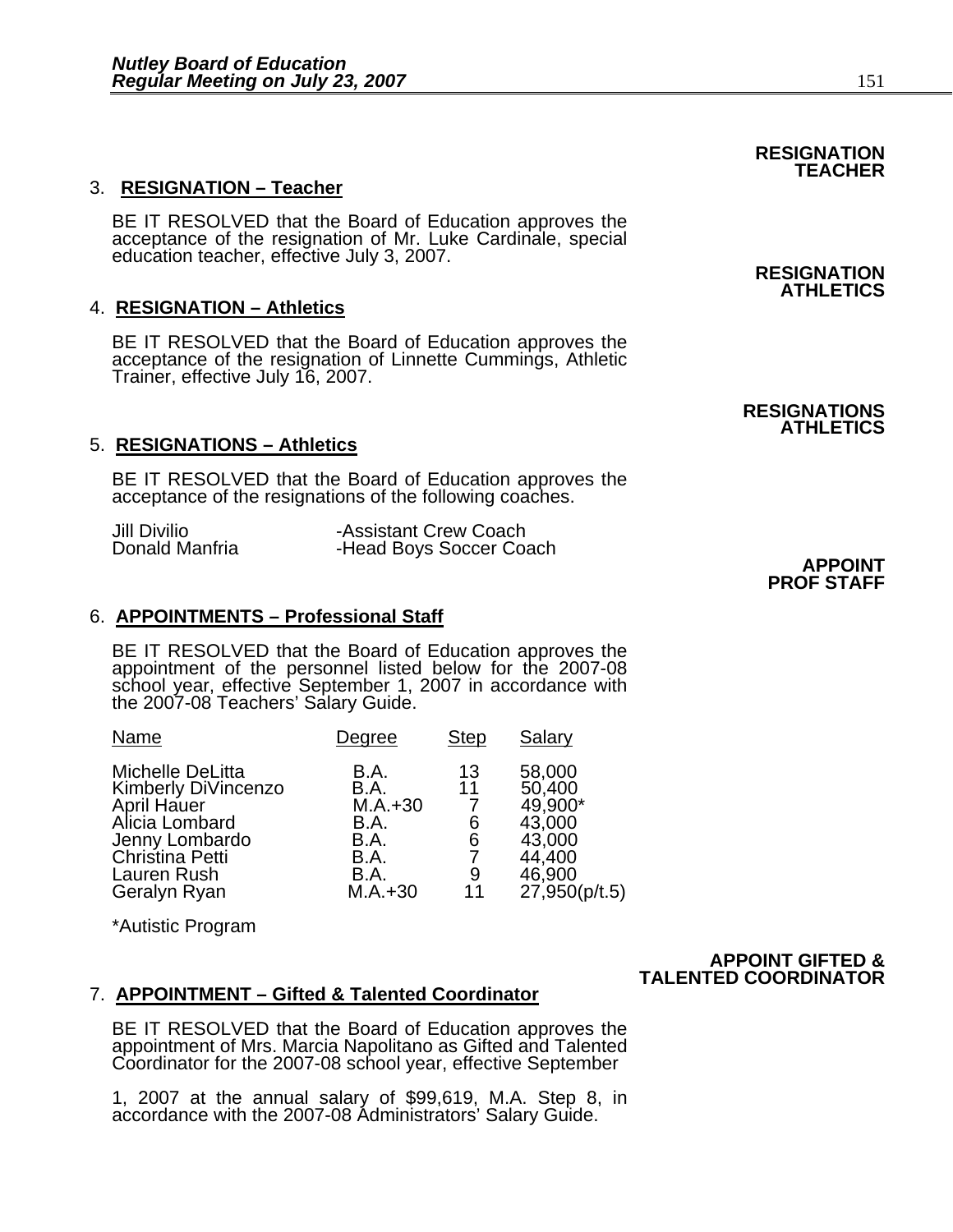#### 8. **APPOINTMENTS – Athletics**

BE IT RESOLVED that the Board of Education approves the Fall Athletic Appointments listed on the attached Schedule B for the 2007-08 school year on the salary guide at the classification and step as indicated in accordance with the 2007-08 Coaches Salary Guide. **APPOINT**

### 9. **APPOINTMENT – 504 Coordinator**

BE IT RESOLVED, Pursuant to Policy No. 104 (1510), that Mr. George Ackerman be appointed Section 504 Coordinator for the high school, at a stipend of \$3,245, for the 2007-08<br>school year.

#### 10. **APPOINTMENTS – BOE Extended Day Program**

BE IT RESOLVED that the Board of Education approves the appointments of the School Age Extended Day Program employees, listed below for the 2007-08 school year at the salaries indicated:

| Supervisors                         | \$33.00 per hour                 |
|-------------------------------------|----------------------------------|
| <b>Teachers</b><br>Step 1<br>Step 2 | 25.00 per hour<br>27.00 per hour |
| Aides<br>Step 1<br>Step 2           | 12.75 per hour<br>15.75 per hour |
| <b>Certified School Nurse</b>       | 33.00 per hour                   |
| <b>Registered Nurse</b>             | 27.00 per hour                   |

#### **APPOINTMENT SUMMER EMPLOYMENT**

#### 11. **APPPOINTMENT – Summer Employment**

BE IT RESOLVED that the Board of Education approves the following personnel be permitted to work during the summer as Residency Officer:

Natale Ferrara \$40.00 per hour

**504 COORDINATOR** 

#### **APPOINTMENTS EXTENDED DAY**

#### **APPOINT ATHLETICS B**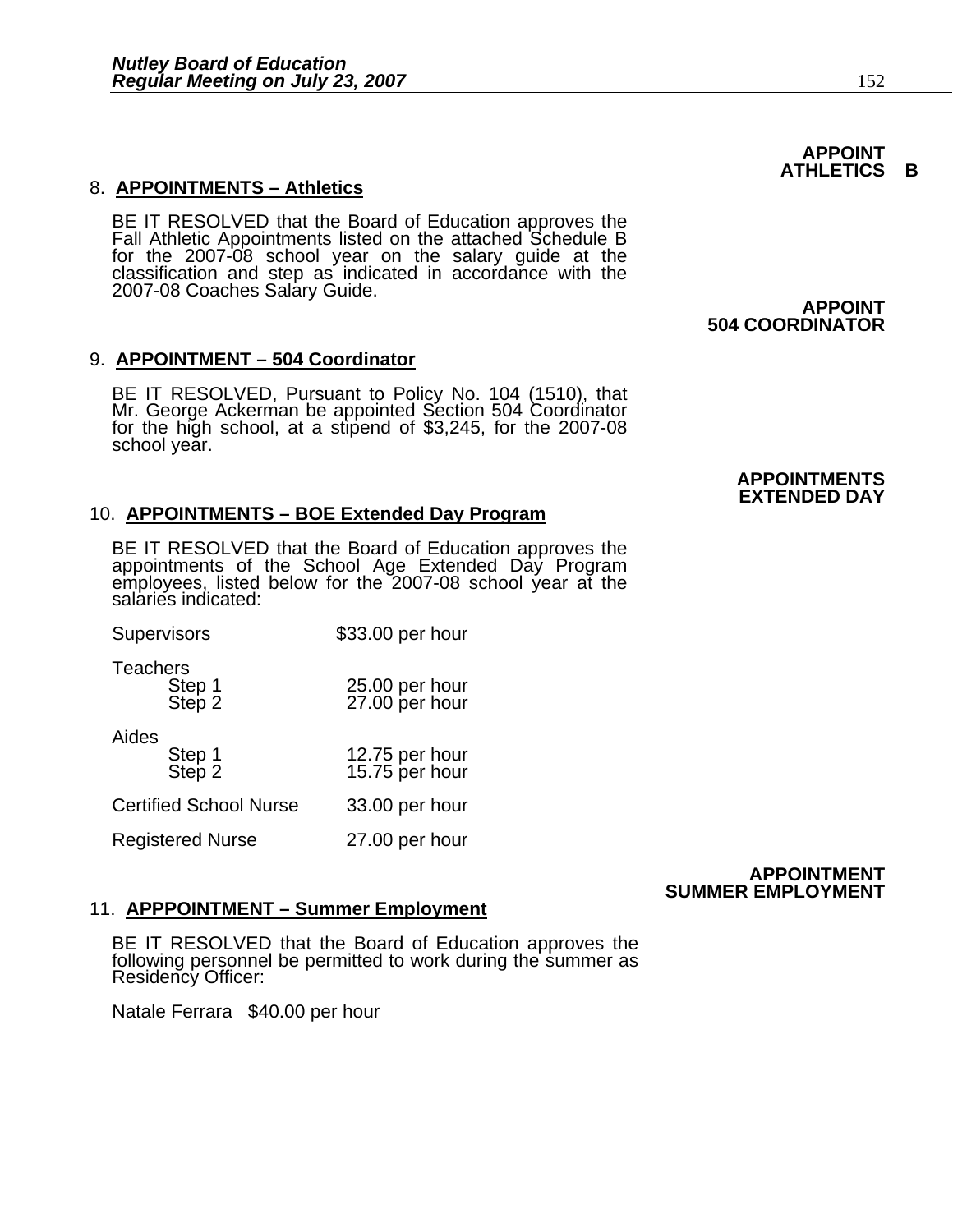#### **APPOINTMENT SUMMER CUSTODIAL**

#### 12. **APPOINTMENT– Summer Custodial Employment**

BE IT RESOLVED that the Board of Education approves the following<br>personnel to be employed as summer custodial and grounds employees for the summer of 2007:

|              | <b>Step</b> | <b>Hourly Rate</b> |
|--------------|-------------|--------------------|
| Kevin Reilly |             | 7.50               |

**APPOINTMENTS CAT PROGRAM** 

#### 13. **APPOINTMENTS – Cultivating Academic Talent Program**

BE IT RESOLVED that the Board of Education approves the appointments for the CAT Program for the 2007-08 school year.

Tracy Egan, Director Elizabeth Stoffers, Nurse Catherine Felici, Secretary

#### **Teachers**

Kimberly Algieri **Dennis Pandolfi** Dana D'Ambola Erika Pavlecka Joseph Dwyer Lauren Rush Deanna Fredricks Joseph Simk<br>Flavia Groeling Margit Smith Flavia Groeling<br>Suzanne Hagert Kelly Hollywood<br>Tarik Huggins Tarik Huggins Janine Thomas<br>Gail Kahn Gina Tucci Louis Manganiello<br>Denise Mazza

Joniene Ryder<br>Joseph Simko Chriština Stendardi<br>Michael Stoffers Gina Tucci<br>Josephine Tucci Veronica Zoltowski

**Substitutes** 

Joseph Cappello Frank Francia William Gaydos Maria Muniz-Bermo Laura Reilly Donna Saitta Virginia Reilly (Nurse)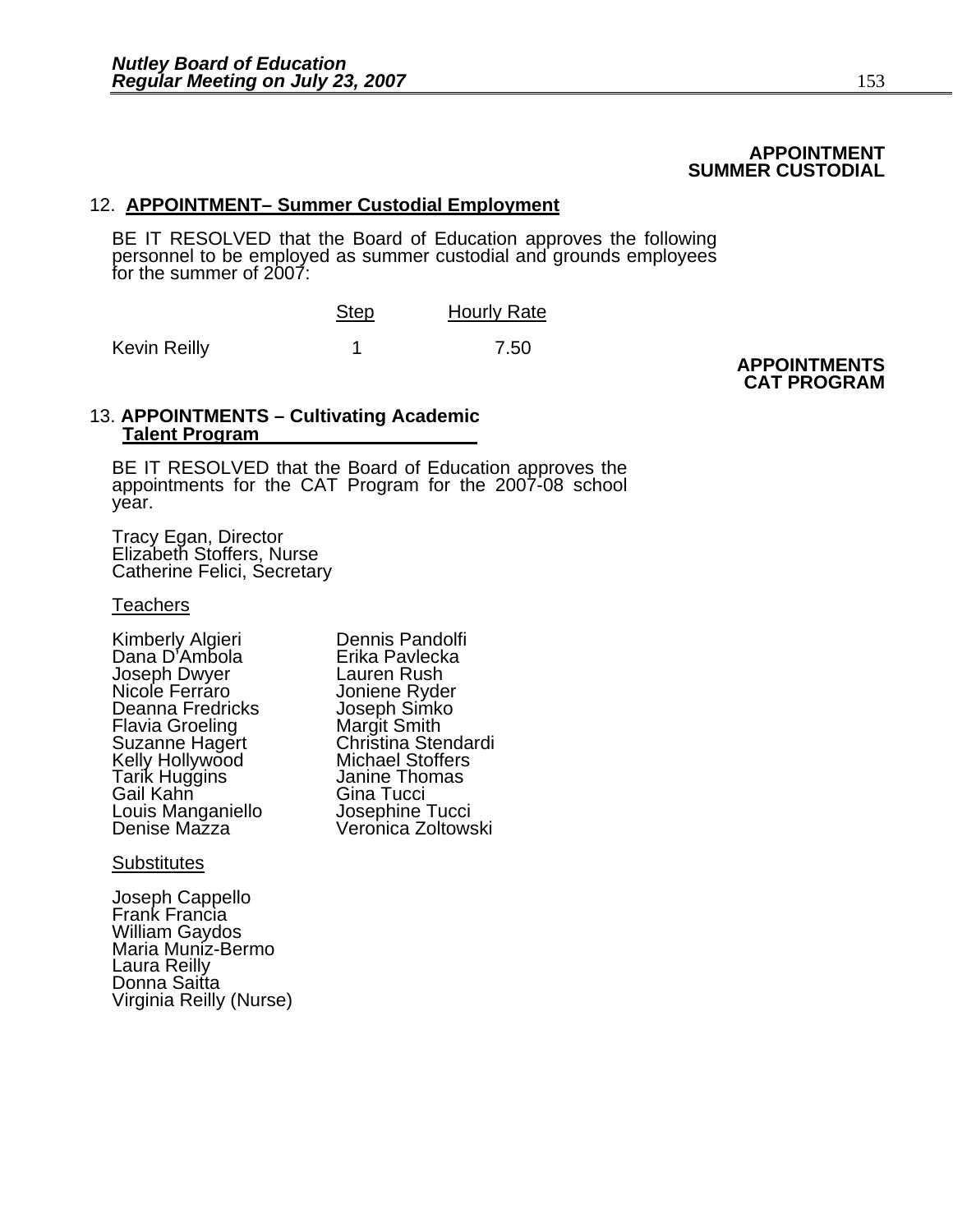#### 14. **APPOINTMENT – Occupational Therapist**

BE IT RESOLVED that the Board of Education approves the appointment of Amy Stoner as Occupational Therapist, effective September 1, 2007, for the 2007-08 school year, at the salary of \$64,896.

#### 15. **APPOINTMENT – Physical Therapist**

BE IT RESOLVED that the Board of Education approves the appointment of Sherri Budinick as Physical Therapist, effective September 1, 2007, for the 2007-08 school year, at the salary of \$62,733.

#### 16. **APPOINTMENT – Director of Special Services**

BE IT RESOLVED that the Board of Education approves the appointment of Paul J. Palozzola as Director of Special Services, effective September 1, 2007, for the 2007/2008 school year at the annual salary of \$123,619 (pro-rat school year at the annual salary of \$123,619 (pro-rated), M.A.<br>Step 8, in accordance with the 2007/2008 Administrators' Salary Guide plus a stipend of \$3,500 for Health Services Coordinator.

# 17. **REAPPOINTMENT - Business Administrator/Board Secretary – Mr. Robert Green**

Trustee Kuchta moved, and Trustee Alamo seconded, the following resolution. Upon being put to a roll call vote the resolution was approved as follows:

Trustees Alamo, Del Tufo, Kuchta, Williams and President Olivo voting "Yes" and Trustees Casale, Frannicola and Moscaritola voting "No".

BE IT RESOLVED that the Board of Education approves the reappointment of Mr. Robert Green as Business Administrator/Board Secretary, for the period July 1, 2007 through June 30, 2008, and

BE IT FURTHER RESOLVED that the Board approves the salary and the terms and conditions of the agreement for Mr.<br>Robert Green in the amount of \$114,000 for the 2007-08<br>school year. school year. **EXTRA COMP** 

#### 18. **EXTRA COMPENSATION**

BE IT RESOLVED that the Board of Education approves the following personnel be paid extra compensation in the amounts indicated for services rendered:

#### **APPOINT OT**

**APPOINT PT** 

### **APPOINT DIRECTOR OF SPECIAL SERVICES**

**REAPPOINT BA**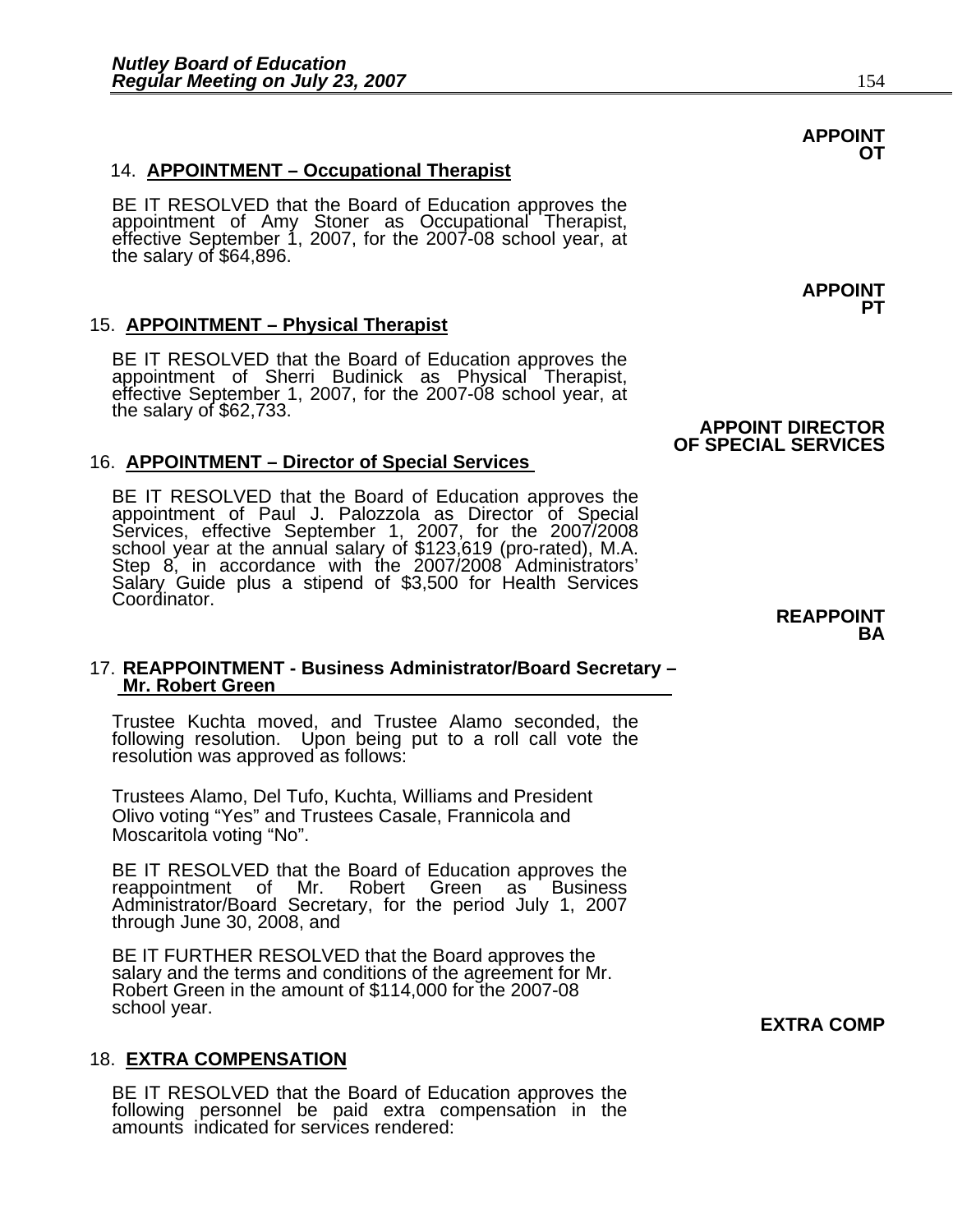#### **PAYMENT FOR HEALTH DYNAMICS CLASSES – Month of June, 2007**

Rose Cioffi **\$250.00** 

#### **PAYMENT FOR EXTRA CURRICULAR ACTIVITIES – 2006-07- Yearbook-Exit**

| Hannah Hungler     | \$1,678.00 |
|--------------------|------------|
| Jennifer Sabatelli | 1,678.00   |

#### **PAYMENT FOR HOMEBOUND POLICY COMMITTEE May 16,23,30, June 6,13,19 and 21, 2007**

| George Ackerman                | \$34.64 |
|--------------------------------|---------|
| JoAnn Aromando                 | 22.86   |
| <b>Susanne Baker</b>           | 259.80  |
| Abigail Bergen                 | 259.80  |
| Lisa Cassilli                  | 337.80  |
| <b>Rose Cioffi</b>             | 337.80  |
| Judy Rasczyk<br>Denis Williams | 225.16  |
|                                | 190.52  |
|                                |         |

#### **PAYMENT FOR SUMMER HOURS – Guidance High School & Middle School – June 27, 2007**

| \$315.00 |
|----------|
| 469.47   |
| 938.94   |
| 347.50   |
| 469.47   |
| 462.41   |
| 499.47   |
| 909.94   |
|          |

#### **CENTRAL DETENTION COVERAGE – Month of June, 2007**

### **High School**

| Luke Cardinale<br>Joseph Constante<br>Tina D'Urso<br>John Falduti(Sub.-H.S.)<br>John Gulardo<br><b>Tarik Huggins</b><br>Michael Russomanno<br>Lisa Vallo | \$<br>37.54<br>18.77<br>18.77<br>18.77<br>56.31<br>18.77<br>56.31<br>112.62 |
|----------------------------------------------------------------------------------------------------------------------------------------------------------|-----------------------------------------------------------------------------|
| <b>Franklin School</b><br><b>Jennifer Ambrose</b><br>Joseph Cappello<br>Melissa Echevarria<br>Tracy Egan<br>Louis Manganiello<br>Marcellino Marra        | \$<br>56.31<br>56.31<br>37.54<br>56.31<br>18.77<br>18.77                    |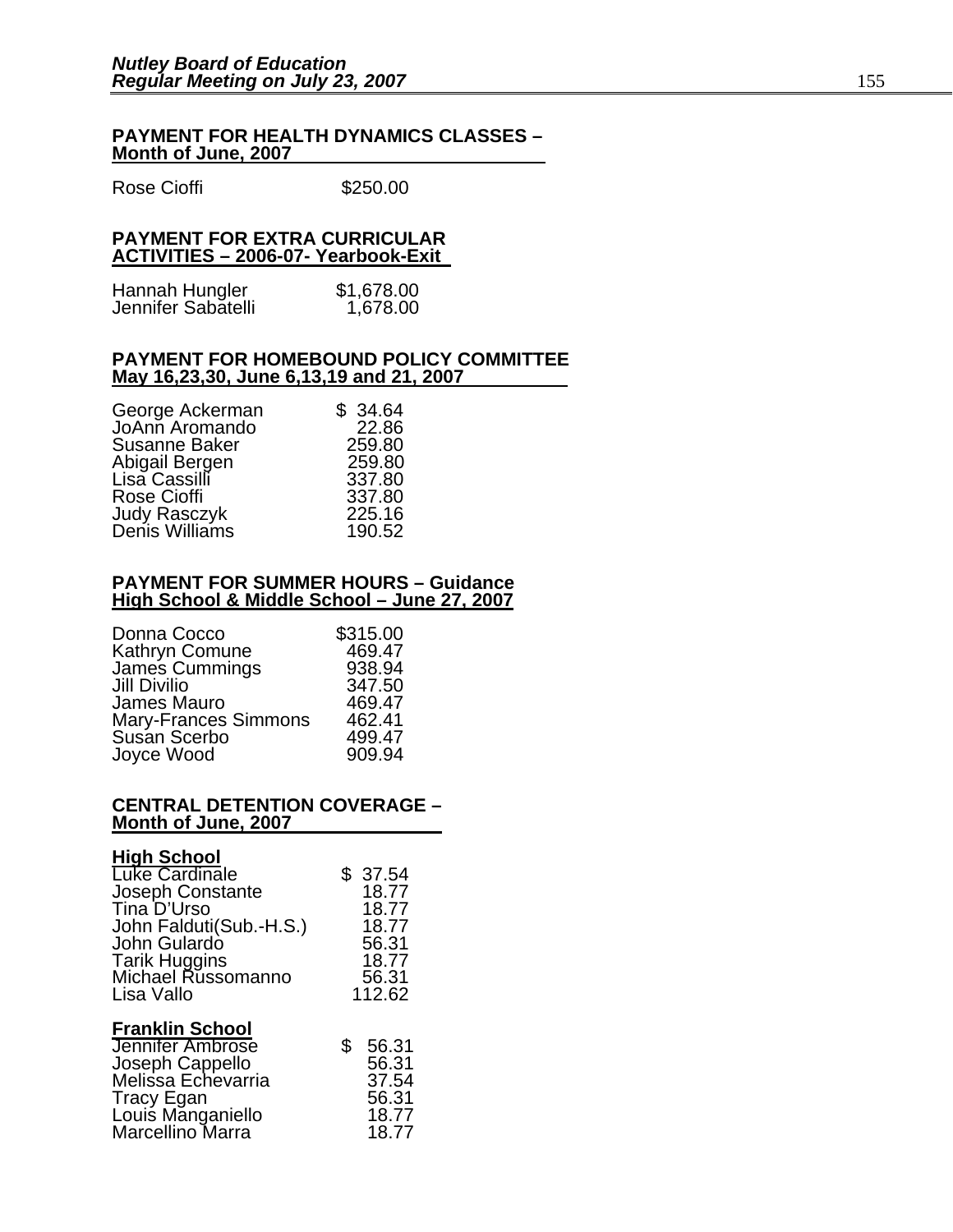#### **SATURDAY MORNING SUSPENSIONS – Month of June, 2007**

#### **High School**

| Joseph Affinito<br>Frank DiPiano<br>Alicia Lombard(Sub.H.S.)<br>Marcellino Marra HS(FMS)<br>Denise Mazza<br>Lisa Vallo | \$135.12<br>78.45<br>78.45<br>156.90<br>78.45<br>78.45 |
|------------------------------------------------------------------------------------------------------------------------|--------------------------------------------------------|
| <b>Franklin School</b><br><b>Michael Kearney</b>                                                                       | 78.45                                                  |

| .     |
|-------|
| 78.45 |
| 78.45 |
|       |

#### 19. **EXTENDED SCHOOL YEAR PROGRAM – SUMMER 2007**

BE IT RESOLVED that the Board of Education approves the Extended School Year Program, listed on the attached Schedule C, for the Summer of 2007.

### **APPROVAL OF CURRICULUM REVISIONS**

#### 20. **APPROVAL OF CURRICULUM REVISIONS**

BE IT RESOLVED that the Board of Education approves the revisions to the Grades 3 and 4 Social Studies Curriculum.

#### 21. **TEXTBOOK APPROVAL**

BE IT RESOLVED that the Board of Education approves the use of the following textbooks:

#### **AP United States History United States History I/Honors**

Give Me Liberty!: An American History Publisher, W.W.Norton, 2006 New York

Voices of Freedom: A Documentary History Publisher, W.W. Norton, 2005 New York

#### **AP Human Geography**

Human Geography in Action Publisher, John Wiley and Sons, 2004 New York

**EXTENDED DAY SUMMER 2007 C**

#### **TEXTBOOK APPROVAL**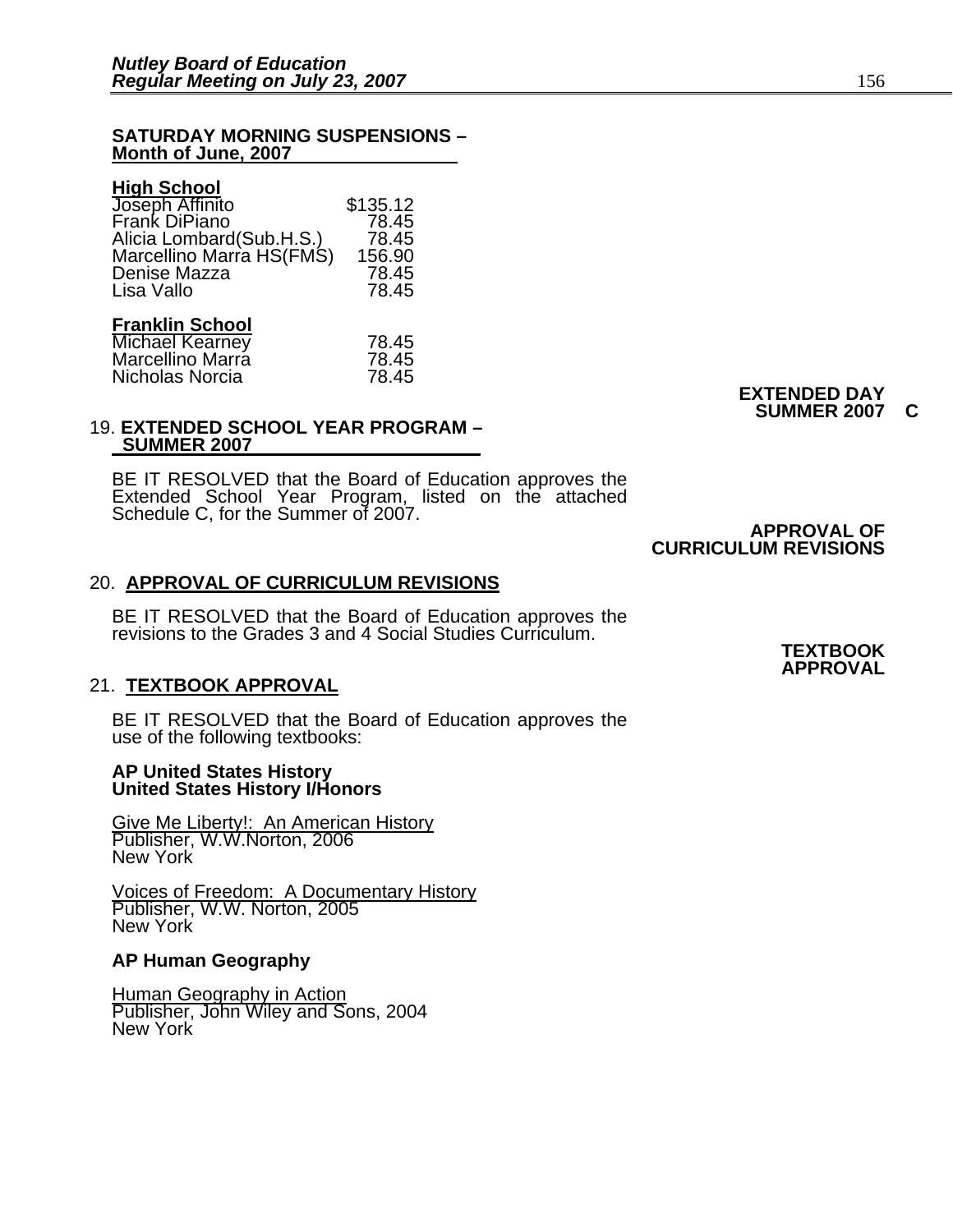Voices from Colonial America: New Jersey Publisher, National Geographic, 2005 Washington, D.C.

#### **Grade Four Social Studies**

The New Jersey Adventure Publisher, Gibbs Smith, 2000<br>Layton, Utah Layton, Utah **NJSIAA**

#### 22. **NEW JERSEY STATE INTERSCHOLASTIC ATHLETIC ASSOCIATION**

BE IT RESOLVED that the Board of Education approves the continuation of its membership in the New Jersey State Interscholastic Athletic Association for the 2007-08 school year.

### **BUSINESS ADMINISTRATOR/** *BUSINESS ADMINISTRATOR/* **BOARD SECRETARY'S RESOLUTIONS** RESOLUTIONS

Trustee Del Tufo moved, Trustee Kuchta seconded, a motion that the Board approves the Board Secretary Resolutions numbers 1 through 5 and 9 through 16.

Resolutions 1 through 5 and 9 through 16 were approved by roll call vote.

#### 1. **BILLS AND MANDATORY PAYMENTS MANDATORY A**

BE IT RESOLVED that the Board of Education approves the<br>payment of bills and mandatory payments dated June 20, 2007<br>to June 30, 2007 in the total amount of \$3,361,202.07 and July<br>1, 2007 to July 24, 2007 in the total amoun

#### 2. **APPROVAL OF CHANGE ORDER FOR ADDITIONS AND ALTERATIONS TO FRANKLIN MIDDLE SCHOOL**

BE IT RESOLVED that the Board of Education approves the recommendations from DCM Architecture, Inc., our Architect, and Tri-Tech Engineering, our Construction Manager, for Change Order #04, on file in the Business Office (Appendix B), for Additions and Alterations to Franklin Middle School. The contract with Tru-Val Electric Corp. will reflect an increase of \$1,771.03.

**BOARD** 

**APPROVAL**

**CHANGE ORDER**

**BILLS &** 

**PAYMENTS**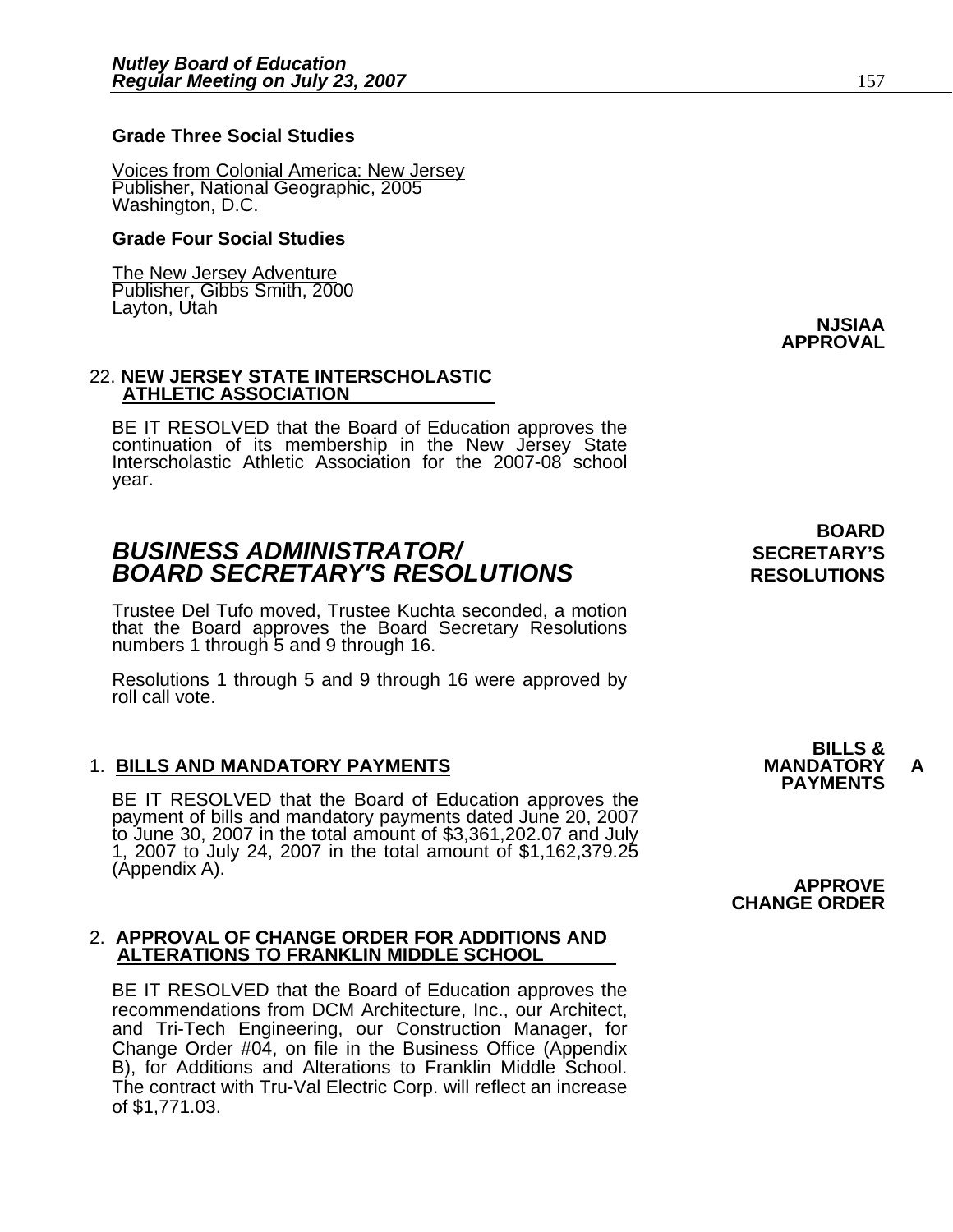### **BIDS LEAD PAINT ABATEMENT**

#### 3. **BIDS FOR LEAD PAINT ABATEMENT/SIGNAGE REPLACEMENT**

WHEREAS, bids for the Lead Paint Abatement/Signage Replacement John H. Walker Middle School were advertised on Monday, June 25, 2007 and

WHEREAS, sealed bids were publicly opened and read aloud on July 13, 2007 at 11:00 am in the Nutley Board Office located at 375 Bloomfield Avenue, Nutley, NJ by the Business Administrator/Board Secretary and

WHEREAS, the following bid was received in the following amount:

| Niram, Inc. | Base Bid #1               | \$107,700.00 |
|-------------|---------------------------|--------------|
|             | Boonton, NJ Base Bid #2   | 8,900.00     |
|             | Alternate Bid #1 (Cupola) | 79,000.00    |
|             | Total                     | \$195,600.00 |
| and         |                           |              |

and

WHEREAS, the bid of Niram, Inc. is the low bidder and the bid appears to meet all specifications,

NOW, THEREFORE, BE IT RESOLVED, that the Board of<br>Education awards the bid for the Lead Paint Education awards the bid for the Lead Paint Abatement/Signage Replacement John H. Walker Middle School to Niram, Inc. Boonton, NJ at their bid price noted above.

#### 4. **PETTY CASH FUNDS**

WHEREAS, pursuant to NJAC 6:20-2.8 and Policy #615 (6620), a Board of Education may establish petty cash funds,

NOW, THEREFORE, BE IT RESOLVED that the Board of Education approves the following petty cash funds for schools to be established in the amounts listed:

| <b>High School</b>                                    | (Gregory Catrambone, Custodian) | \$500 |  |
|-------------------------------------------------------|---------------------------------|-------|--|
| <b>Franklin School</b>                                | (John Calicchio, Custodian)     | 400   |  |
| (Lorraine Restel, Custodian)<br><b>Lincoln School</b> |                                 | 300   |  |
| <b>Radcliffe School</b>                               | (Principal, Custodian)          | 300   |  |
| Spring Garden School (Rosemary Clerico, Custodian)    |                                 |       |  |
| Washington School (Douglas Jones, Custodian)<br>300   |                                 |       |  |
| <b>Yantacaw School</b>                                | (MaryLou Dowse, Custodian)      | 300   |  |

**PETTY CASH FUNDS**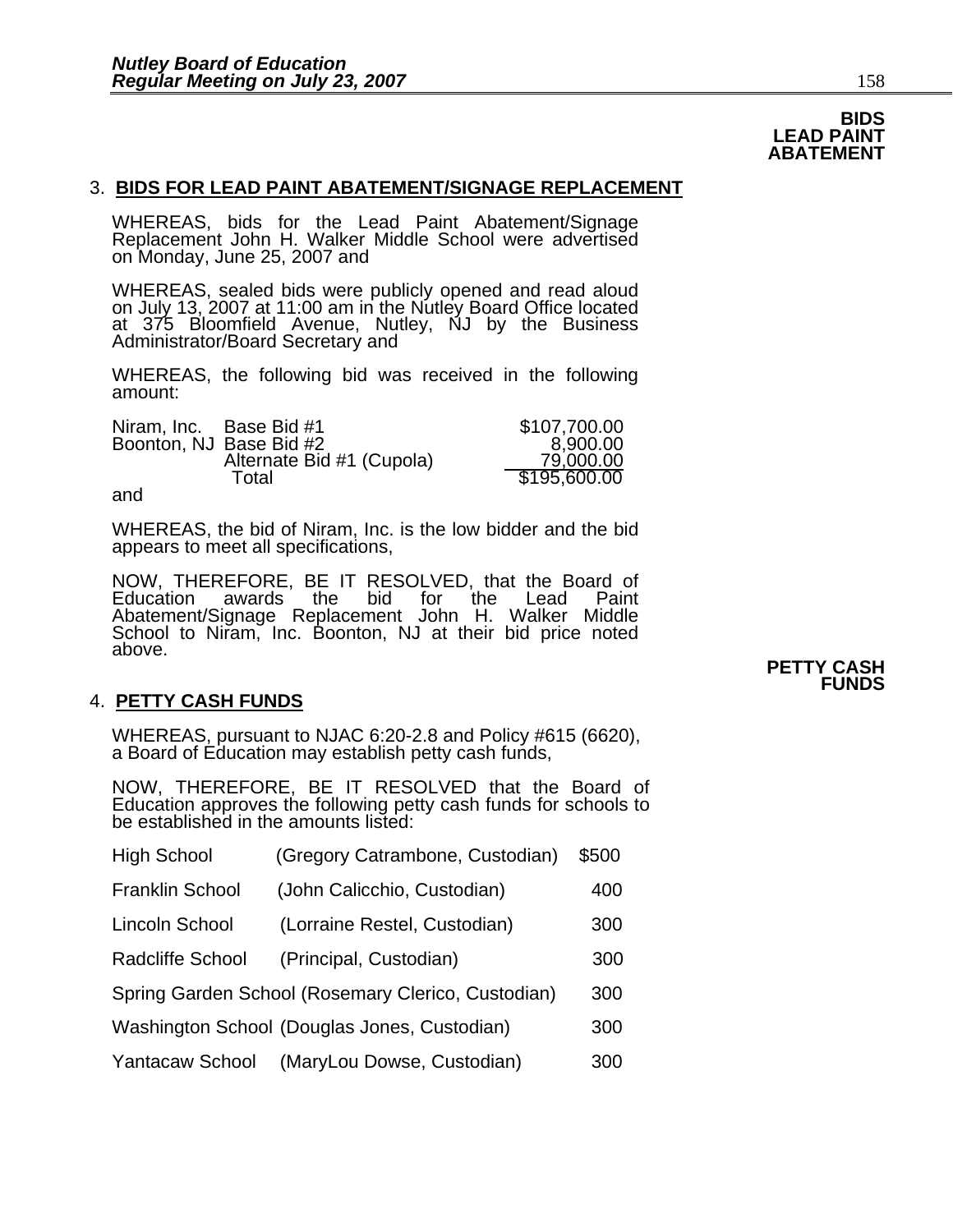BE IT FURTHER RESOLVED that the Board of Education approves the additional district-wide petty cash accounts to be established as follows:

| Board of Education (Robert A. Green, Jr., Custodian) |     |  |
|------------------------------------------------------|-----|--|
| Director of Extended Day (Maria Cervasio, Custodian) |     |  |
| Pupil Transportation (Peggy Hollywood, Custodian)    |     |  |
| Special Services (Director, Custodian)               | 300 |  |
| Technology (Nancy Kehayes, Custodian)                |     |  |
|                                                      |     |  |

BE IT YET FURTHER RESOLVED that the Board of Education approves the maximum expenditure for petty cash funds to be set at \$40 and that the individual petty cash funds are replenished by submitting a properly completed voucher to the Board of Education as necessary. <br> **DEPOSITORY OF** 

## **HS ACCOUNTS**

### 5. **DEPOSITORY OF HIGH SCHOOL ACCOUNTS – TD Bank North**

BE IT RESOLVED that the TD Bank North be designated as the official depository for the following school accounts for the 2007-08 school year, and

BE IT FURTHER RESOLVED that the following individuals be authorized to sign checks drawn on these accounts:

Nutley High School Account

Gregory Catrambone or Anne Starace

and

Jacqueline Camelia

Guidance Pay-Pal Account

Gregory Catrambone or Anne Starace

and

Jacqueline Camelia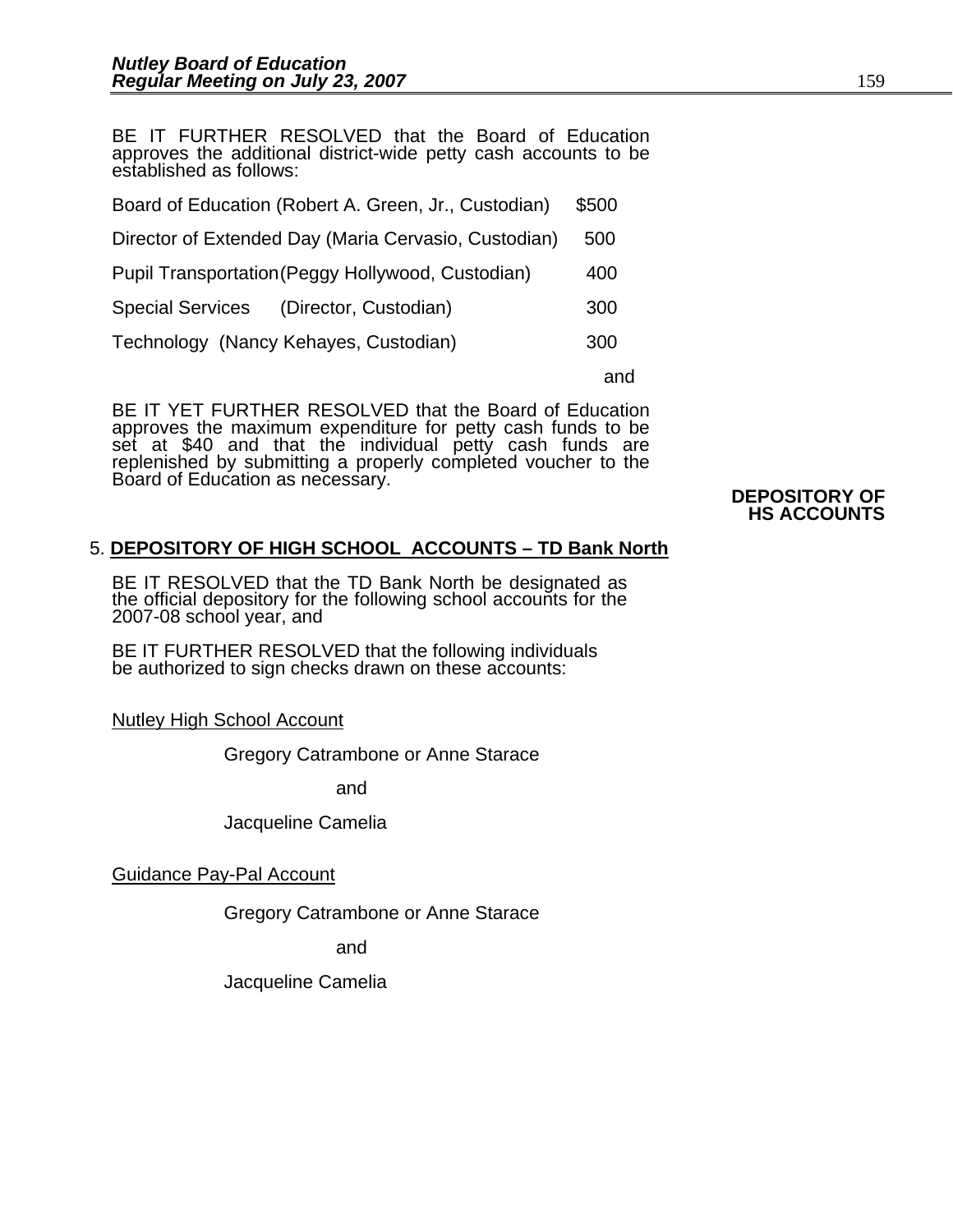#### 6. **ACCEPTANCE OF DONATION**

Trustee Alamo moved, and Trustee Casale seconded, the following resolution. Upon being put to a roll call vote the resolution was unanimously approved.

BE IT RESOLVED that the Board of Education approves the acceptance of a donation from the Yantacaw PTO in the amount of \$4,778.29.

#### 7. **ACCEPTANCE OF DONATION**

Trustee Casale moved, and Trustee Moscaritola seconded, the following resolution. Upon being put to a roll call vote the resolution was unanimously approved.

BE IT RESOLVED that the Board of Education approves the acceptance of a donation from the Lincoln School PTO Inc in the amount of \$4,778.29.

#### 8. **ACCEPTANCE OF DONATION**

Trustee Kuchta moved, and Trustee Del Tufo seconded, the following resolution. Upon being put to a roll call vote the resolution was unanimously approved.

BE IT RESOLVED that the Board of Education approves the<br>acceptance of a donation from C.H.A.D.D. of Essex County to<br>Washington School in the amount of \$125.00. **APPROVAL OF** 

## 9. **APPROVAL OF PARTIAL PAYMENT TO TRU-VAL ELECTRIC CORP.**

BE IT RESOLVED that the Board of Education approves partial payment in the amount of \$68,235.00 to Tru-Val Electric Corp. for the Franklin Middle School Additions and Alterations Project as per the recommendation of the Board's architect and construction manager. construction manager. **ADOPTION OF** 

# **POLICY 2<sup>ND</sup> READING C**

**PARTIAL PAYMENT**

#### 10. **ADOPTION OF POLICIES (Second Reading)**

BE IT RESOLVED that the Board of Education adopts the following policies (second reading) on file in the Business Office (Appendix C):

**ACCEPTANCE OF DONATION** 

#### **ACCEPTANCE OF DONATION**

### **ACCEPTANCE OF DONATION**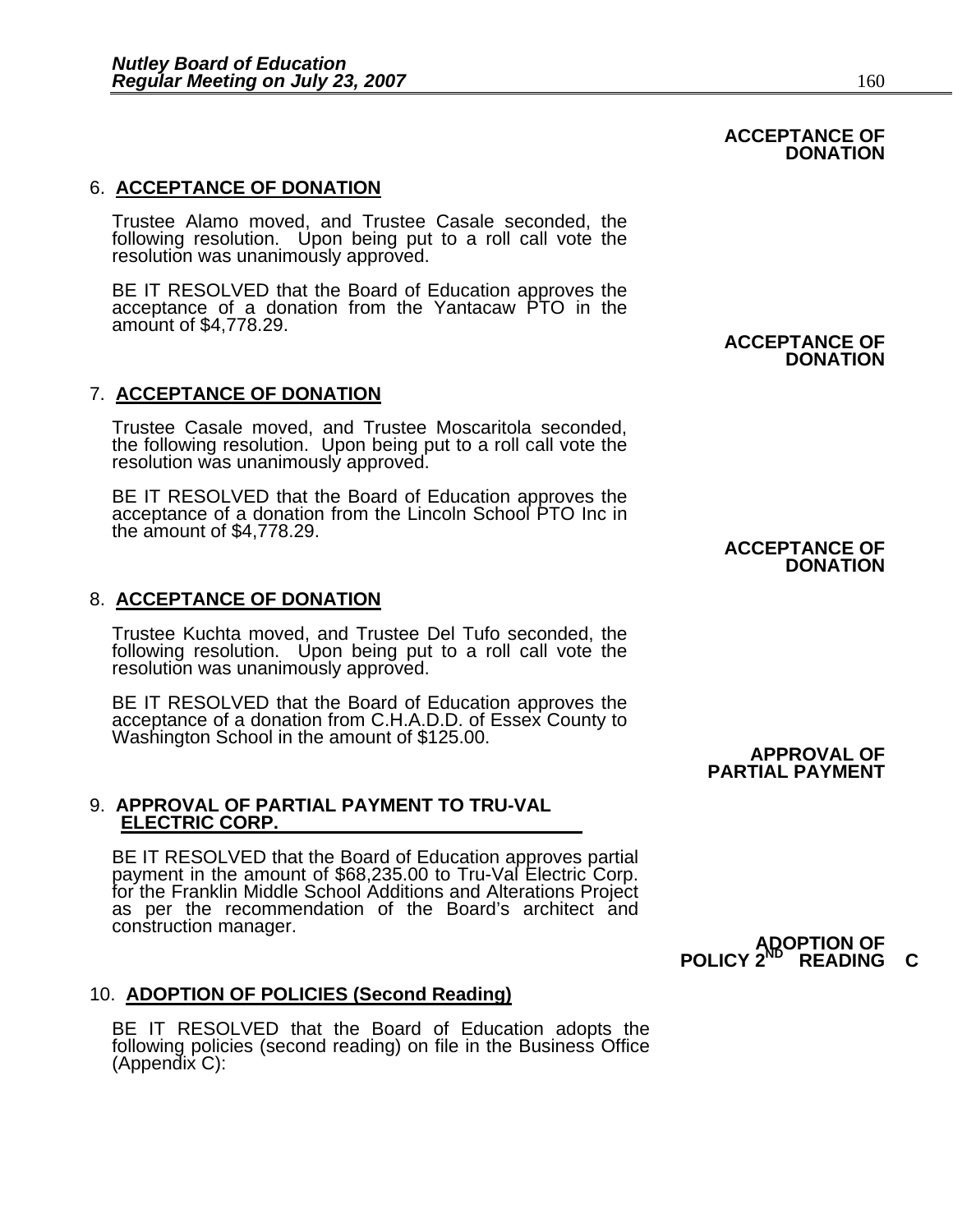| <b>ByLaws</b> | 0147      | <b>Board Member Travel Expenses</b>         |
|---------------|-----------|---------------------------------------------|
| <b>ByLaws</b> | 0147      | Appendix A - Board Member Travel            |
| Policy        | 2415.20   | No Child Left Behind Complaints             |
| Regulation    | R 2415.20 | No Child Left Behind Complaints             |
|               |           |                                             |
| Policy        | 3440      | <b>Travel Expenses</b>                      |
| Regulation    | R 3440    | <b>Travel Expenses</b>                      |
| Policy        | 4440      | <b>Travel Expenses</b>                      |
| Regulation    | R 4440    | <b>Travel Expenses</b>                      |
|               |           |                                             |
| Policy        | 5305      | <b>Health Services Personnel</b>            |
| Policy        | 5306      | <b>Health Services to NonPublic Schools</b> |
| Regulation    | R 5306    | <b>Health Services to NonPublic Schools</b> |
| Policy        | 5307      | <b>Nursing Services Plan</b>                |
|               |           |                                             |
| Policy        | 5308      | <b>Pupil Health Records</b>                 |
| Regulation    | R 5308    | <b>Pupil Health Records</b>                 |
| Policy        | 5310      | <b>Health Services</b>                      |
| Regulation    | R 5310    | <b>Health Services</b>                      |
| Policy        | 5332      | Do Not Resuscitate                          |
| Policy        | 5335      | <b>Treatment of Asthma</b>                  |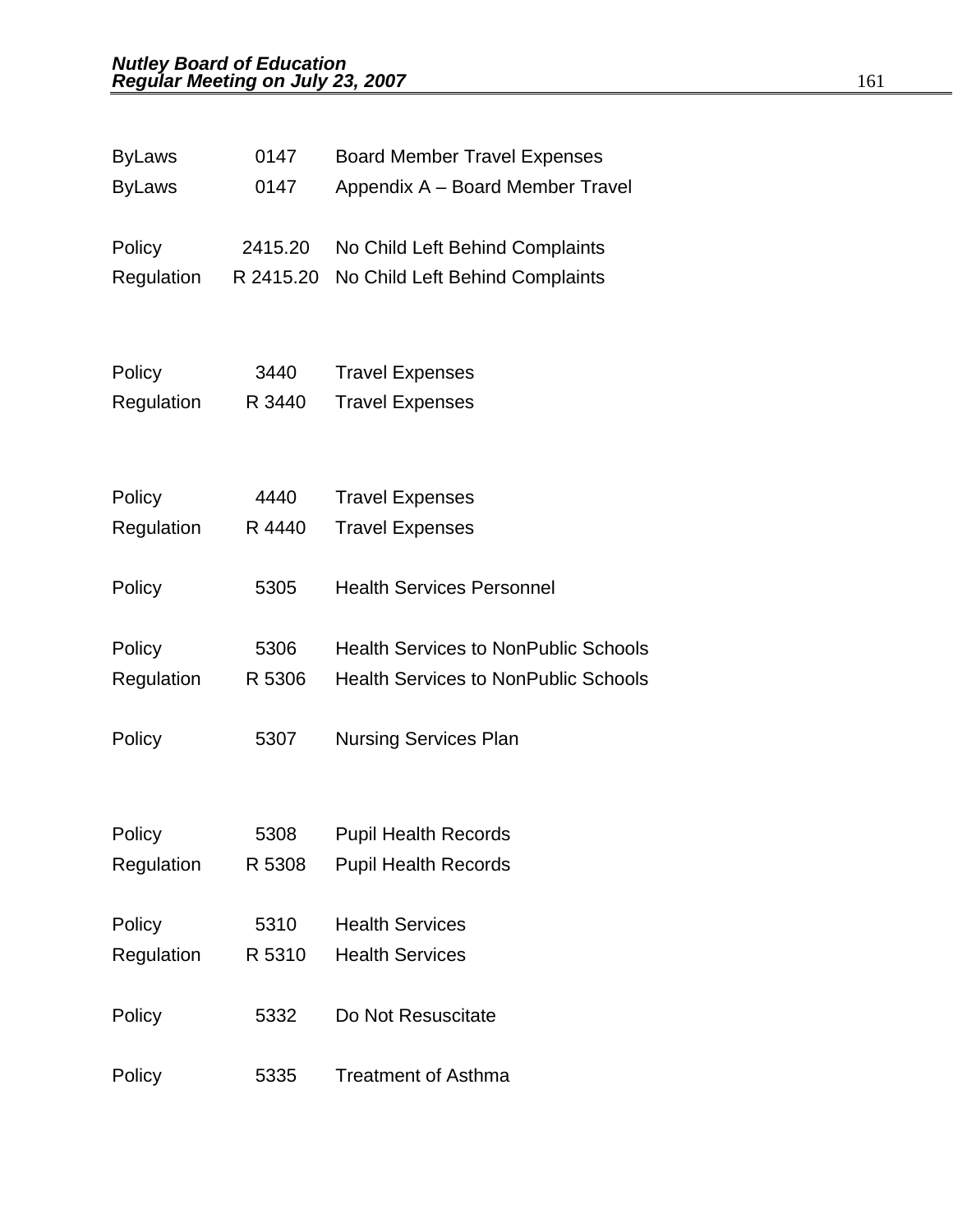#### **AMEND ELIGIBILITY FOR FREE OR REDUCED MEALS**

#### 11. **AMEND DETERMINING ELIGIBILITY FOR FREE OR REDUCED PRICED MEALS**

BE IT RESOLVED that the Board of Education amends the resolution approved at the June 18, 2007 Board Meeting to<br>read that Josephine Mleziva shall determine which individual read that Josephine Mleziva shall determine which individual<br>children are eligible for a free or reduced price meal under the<br>established policy.<br>**APPROVAL OF** 

## **NURSING SERVICES**

#### 12. **APPROVAL OF AGREEMENT FOR NURSING SERVICES**

BE IT RESOLVED that the Board of Education approves an agreement with the Township of Nutley, Department of Public Affairs, Nutley Health Department, for the 2007-08 and 2008-09 school years to provide nursing services for enrolled in non-public schools in the school district pursuant to<br>Chapter 226, P.L. 1991. **ACCEPTANCE OF NCLB**<br>**ACCEPTANCE OF** 

#### 13. **ACCEPTANCE OF NOTIFICATION OF AWARD - No Child Left Behind Act (NCLB) – FY 2007**

BE IT RESOLVED that the Board of Education accepts the Notification of Award for No Child Left Behind Act (NCLB) FY 2007 in the following amounts:

| Title I     | \$159,676 |
|-------------|-----------|
| Title I SIA | 987       |
| Title II A  | 100,013   |
| Title II D  | 708       |
| Title III   | 17,305    |
| Title IV    | 11,218    |
| Title V     | 6,270     |
|             | \$296,177 |

**APPROVAL OF CHANGE ORDERS**

#### 14. **APPPROVAL OF CHANGE ORDERS FOR THE ELEMENTARY SCHOOL PROJECT**

BE IT RESOLVED that the Business Administrator/Board Secretary, with the approval of the Superintendent of Schools, be authorized to approve change orders in an amount not to exceed \$50,000 for the Elementary School Project.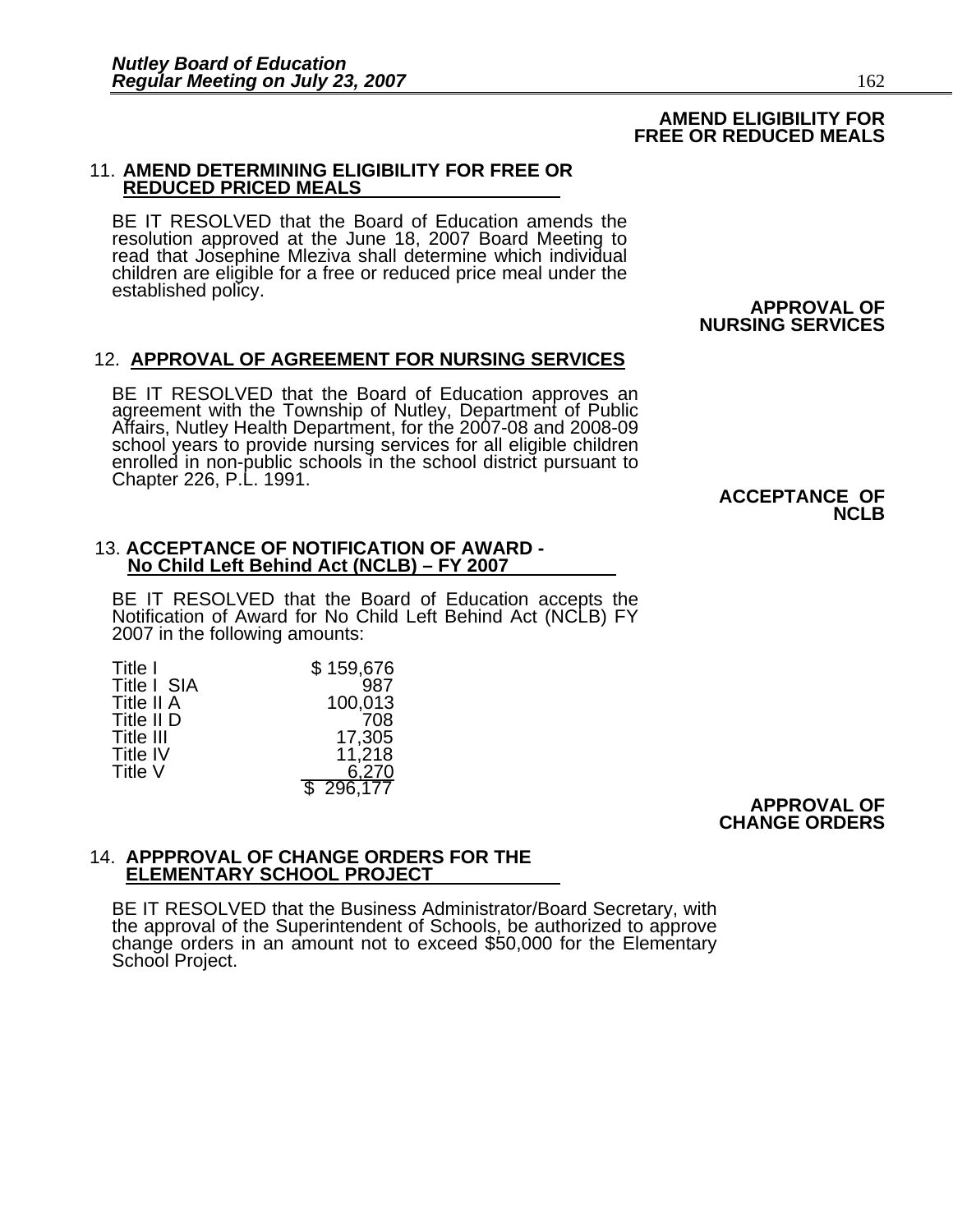#### **AGREEMENT WITH NJ COMMISSION FOR THE BLIND & VISUALLY IMPAIRED**

# 15. **AGREEMENT BETWEEN THE NEW JERSEY COMMISSION FOR THE BLIND AND VISUALLY IMPAIRED**

BE IT RESOLVED that the Board of Education approves the Agreement between the New Jersey Commission for the Blind and Visually Impaired and the Nutley Board of Education for students for school year 2007-2008.

> **APPROVAL OF PEER REVIEW FOR LERCH, VINCI & HIGGINS**

#### 16. **APPROVAL OF PEER REVIEW FOR LERCH, VINCI & HIGGINS, LLP**

BE IT RESOLVED that the Board of Education approves the<br>peer review for the three year period ended September 30,<br>2006, of Lerch, Vinci & Higgins, LLP, which has been accepted by the New Jersey Society of Certified Public Accountants' Peer Review Executive Committee.

#### **HEARING OF CITIZENS CITIZENS**

Resident Mr. Quirk stated he felt the district should have safety items addressed at Washington School before the bathrooms were renovated. He also stated he saw the maintenance staff working too long on one project.

Trustee Moscaritola sated he felt the same as Mr. Quirk concerning the construction phasing.

Resident Terry Quirk, representative for the Nutley Parent<br>Advocacy Network, addressed the Board and passed out a<br>contract with "Channel One" and stated she is strongly opposed<br>to this contract for educational purposes. Sh request.

Resident Chris Osieja thanked the district personnel for their help and hard work during the summer program.

Resident Mike Riccione asked the percentage of students attending a four-year college. He also inquired about the AP exams and the requirements to take the exam.

Mr. Riccione inquired on about the Channel One contract.

Mr. Catrambone stated that the time frame of the Channel One program has not been determined.

**HEARING OF**